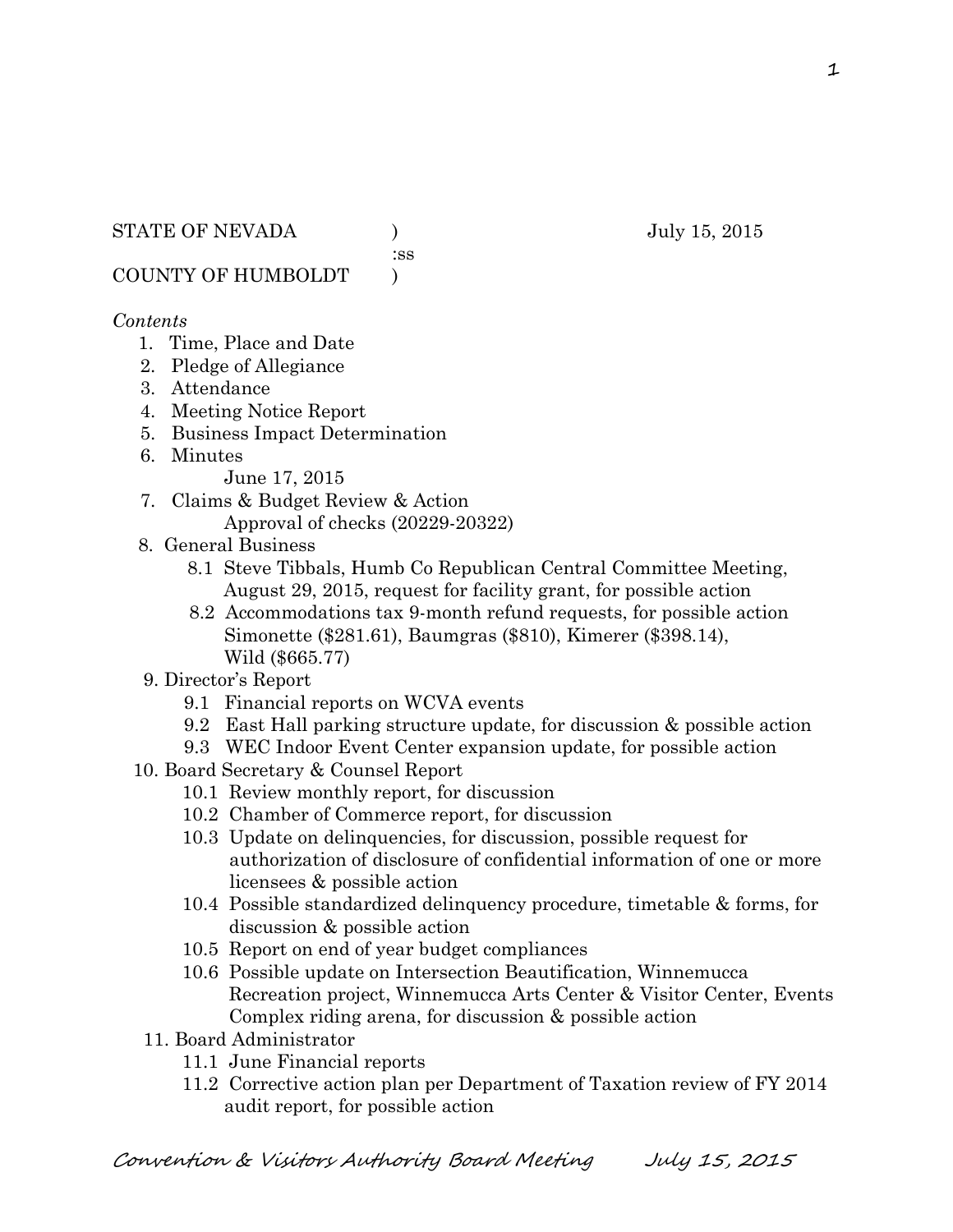#### **MINUTES, JULY 15, 2015**

**1. Time, Place and Date.** The Winnemucca Convention and Visitors Authority met in regular session in full conformity with the law at the Winnemucca Convention Center, West Hall, Winnemucca, Nevada at 4:00 pm on Wednesday, July 15, 2015 with Chairman Terry Boyle presiding.

#### **2. Pledge of Allegiance.**

|                 | <b>3. Attendance.</b> Convention and Visitors Authority Board Officials Present: |
|-----------------|----------------------------------------------------------------------------------|
| Terry Boyle     | Chairman and Hotel Representative                                                |
| Herb Ross       | Vice Chairman and Business Representative                                        |
| Don Stoker      | Treasurer and Motel Representative                                               |
| Ron Cerri       | County Representative                                                            |
| Bill Macdonald  | Secretary and Counsel                                                            |
| Kendall Swensen | <b>Board Administrator</b>                                                       |
|                 |                                                                                  |

*Convention and Visitors Authority Board Officials Absent:* Jim Billingsley City Representative

*Staff Members Present:* Kim Petersen Director Shelly Noble Administrative Clerk

*Staff Members Absent:* None

*Others Present:* Wayne Beene Humb Republican Central Committee Arloa Woolford Humb Republican Central Committee

#### **4. Meeting Notice Report.**

Chairman Boyle reported that notice, including meeting agenda, was posted by Shelly Noble by 9:00 am Friday, July 10, 2015 at Humboldt County Library, Court House, Post Office, City Hall and Convention Center West Hall. No persons have requested mailed notice during the past six months.

**5. Business Impact Determination.** After review of the July 15, 2015 agenda, and report by Counsel that he saw nothing in the Agenda requiring a business economic impact study or statement, *Don Stoker made a motion that no proposed agenda item is likely to impose a direct and significant* 

Convention & Visitors Authority Board Meeting July 15, 2015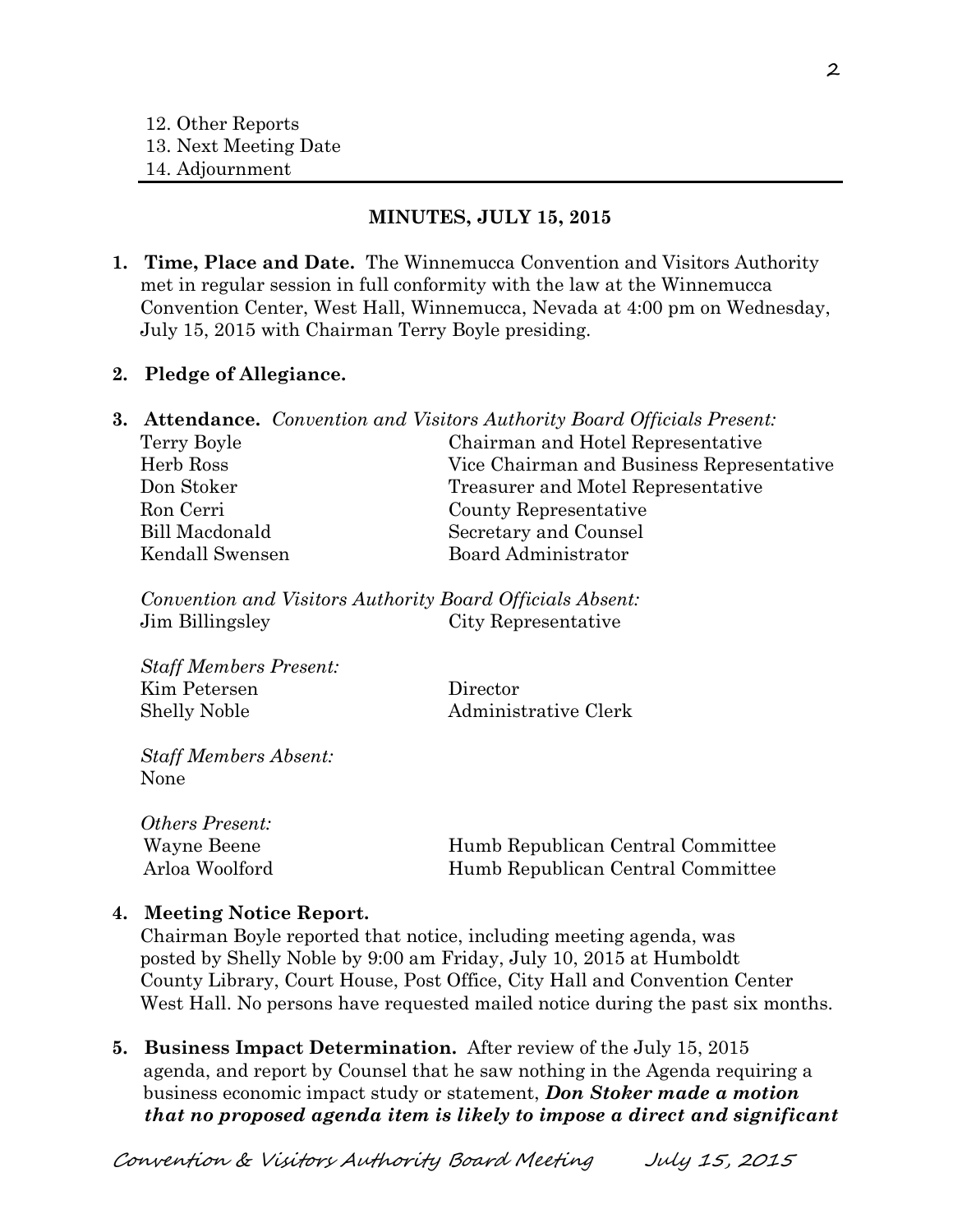*economic burden on a business or directly restrict formation, operation, or expansion of a business. The motion carried, 4-0.* 

#### **6. Minutes.**

Prior meeting minutes of June 17, 2015. Since Jim is absent tonight, we do not have a quorum of board members present tonight who were also present at last month's meeting. This item will be on the August agenda for a vote to approve.

**7. Claims.** The following claims were submitted for payment and approved on July 15, 2015:

| BANK ACCOUNT      | <b>CHECK NUMBERS</b> | <b>AMOUNT</b> |
|-------------------|----------------------|---------------|
| Nevada State Bank | 20229-20322          | \$200,757.23  |

*Don Stoker made a motion to approve all claims as submitted. The motion carried, 4-0.* 

#### **8. General Business.**

**8.1 Steve Tibbals, Humb Co Republican Central Committee Meeting, August 29, 2015, request for facility grant, for possible action** Steve was unable to be here tonight so Arloa Woodford and Wayne Beene will answer any questions the board has about their request. This meeting is to complete some business that was not concluded during the last legislative session. It will be the first time it is to be held in Winnemucca. Those attending this meeting are from all over the state. Since it will begin at 7 am on Saturday, Arloa believes that many of these people will arrive on Friday and stay until Sunday morning. *Don Stoker made a motion to approve a facility grant for \$600 (West Hall, one day) for the Nevada State Republican Central Committee Special Meeting, August 29, 2015. Motion carried, 4-0.* Humboldt County Republican Central Committee is responsible for any other customary Convention Center charges.

**8.2 Accommodations tax 9-month refund requests, for possible action, Simonette (\$281.61), Baumgras (\$810), Kimerer (\$398.14), Wild (\$665.77)**

*Herb Ross made a motion to approve the accommodation tax 9-month refund for Bill Simonette (\$281.61), Karl Baumgras (\$810), Kenneth Kimerer (\$398.14) and Rick Wild (\$665.77). Motion carried, 4-0.*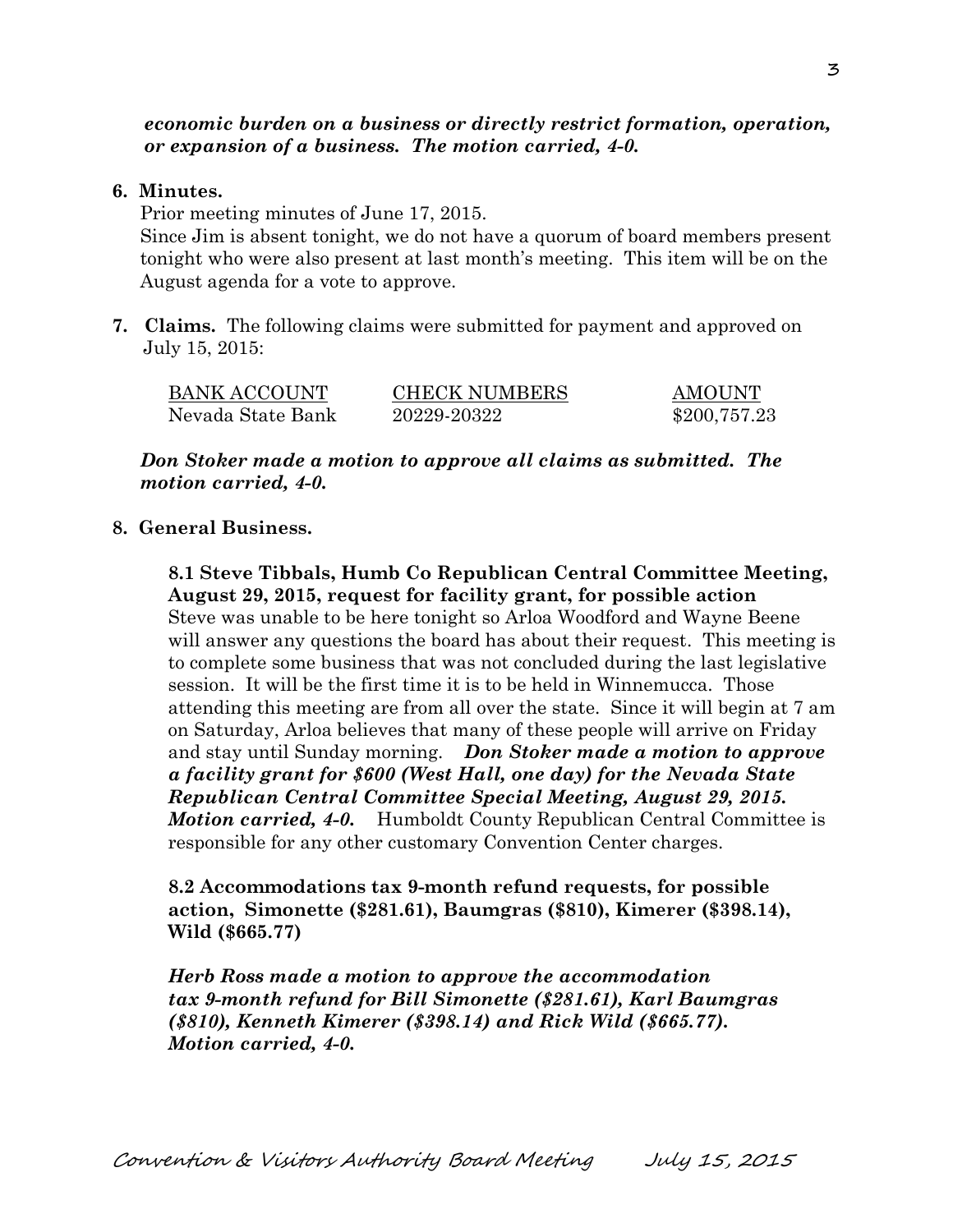# **9. Director's Report.**

### **9.1 Financial reports on WCVA events**

Bank reconciliations for the Tri-County Fair and Ranch Hand Rodeo were included in the board packets for review.

# **9.2 East Hall parking structure update, for discussion & possible action**

Kim is waiting to receive information Tectonics is putting together on how they will fix the drains without damaging the inner tension cables.

 **9.3 WEC Indoor Event Center expansion update, for possible action** Kent Maher is working to get the bid specs together.

## **10. Secretary and Counsel, Monthly report.**

## **10.1 Review monthly report, for discussion**

Bill reviewed his report.

## **10.2 Chamber of Commerce report, for discussion**

This was included in Bill's report.

### **10.3 Update on delinquencies, possible request for authorization of disclosure of confidential information of one or more licensees & possible action**

We have one NSF check that Bill is working on to collect, along with penalties and interest, along with other penalties and interest that are due from past NSF checks.

#### **10.4 Possible standardized delinquency procedure, timetable & forms, for discussion & possible action** No report.

## **10.5 Report on end of year budget compliances** No report.

**10.6 Update on Intersection Beautification, Winnemucca Recreation project, Winnemucca Arts Center & Visitor Center, Events Complex riding arena, for discussion & possible action** No report.

# **11. Board Administrator.**

#### **11.1 June Financial Reports, for discussion**

Room tax revenues were up slightly for May but are still down for the year.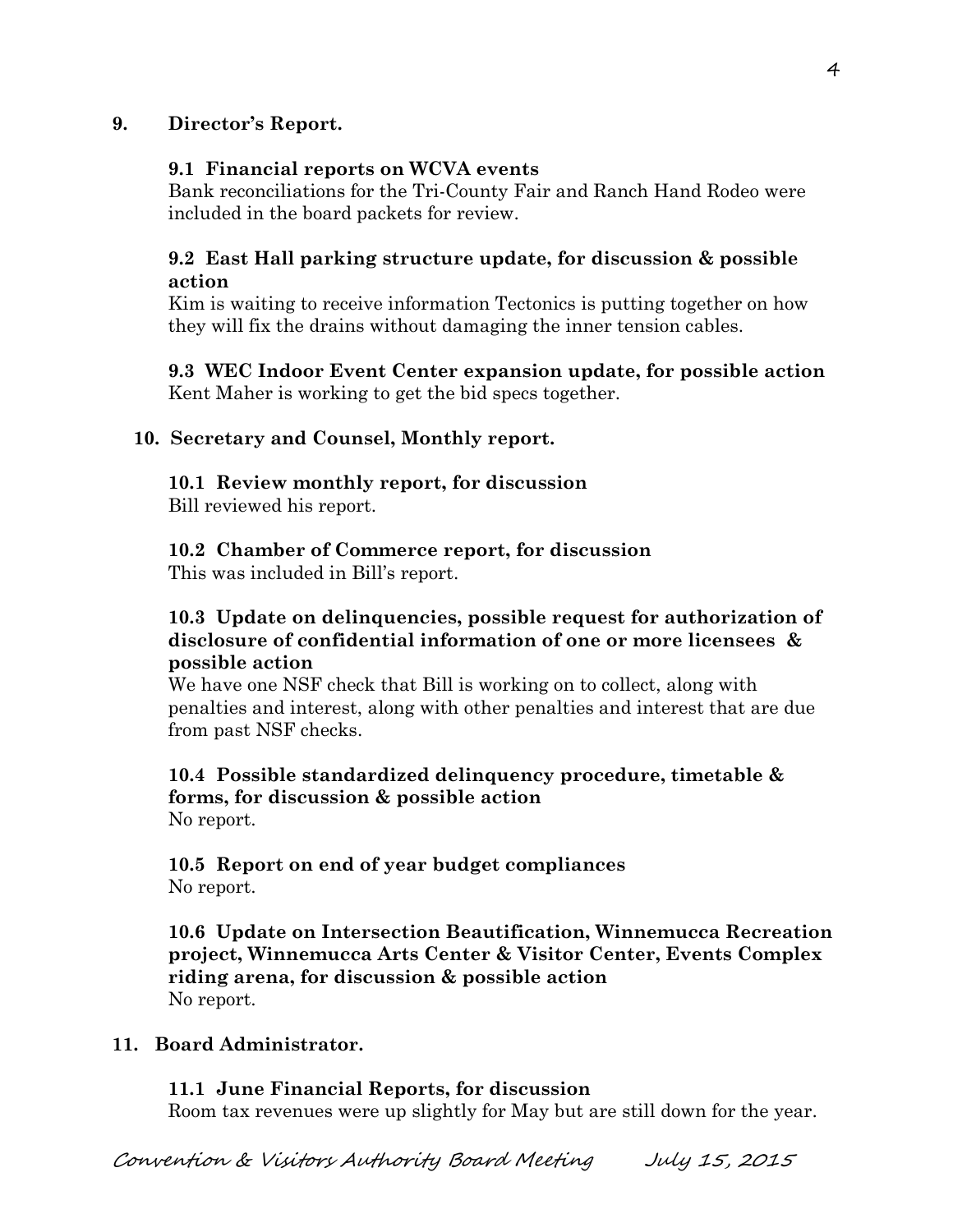### **11.2 Corrective action plan per Department of Taxation review of FY 2014 audit report, for possible action**

In the meeting packets is a letter, prepared by Kendall, which details his corrective actions for a couple of minor issues that were revealed when our audit report was submitted to the state. These involve the report not being submitted in a timely manner (even though we asked for and received extensions of the deadline) and an unexpected increase in our expenditures for projects that came up during this time period. *Don Stoker made a motion to accept the corrective action plan, as presented by Kendall Swensen, for exceptions to the audit report for FY 2014. Motion carried, 4-0.* 

## **12. Other Business.**

# **12.1 WCVA marketing**

Kim presented board members with a copy of the WCVA Marketing & Sales Goals as prepared by Michelle Urain earlier this spring. Kim went briefly through the items in this report. This is a "work in progress" as we continue to define our plan and determine what's effective and what is not. We will also be tracking phone calls and inquiries made at the office. Each month Kim will provide the board with the results of this tracking.

### **12.2 East Hall exterior**

Herb expressed concern about the appearance of the exterior of the East Hall. Some of the downtown businesses have begun to paint their buildings on Bridge Street which is going to make the East Hall look even more tired. Room taxes are down and this board has committed funds elsewhere, but Herb wanted to know if there were any plans for a facelift of the building. This project is in the budget and Kim has asked Nevada Advertising for a proposal to remove the old façade and install new electronic signs on both corners of the building that are on Winnemucca Boulevard.

# 1**2.3 Silver State International Rodeo**

Participation in this year's event was up by approximately 50 contestants. Stall and camping fees were up slightly. This was the fifth and final year of the current contract. Kim will begin to work on a new contract soon. Kim will be sending letters to Winnemucca Inn, Winners and Model T asking them for the continued support in providing rooms for the SSIR staff for the duration of the event. This is one item that is very important to the SSIR board as they consider our proposal.

# **12.4 44-Hour Softball Tournament**

After many years, this weekend's tournament will be the last one. When it first began it was the only one of its kind with over 100 teams playing softball non-stop from Friday afternoon until Sunday night. Since then, other cities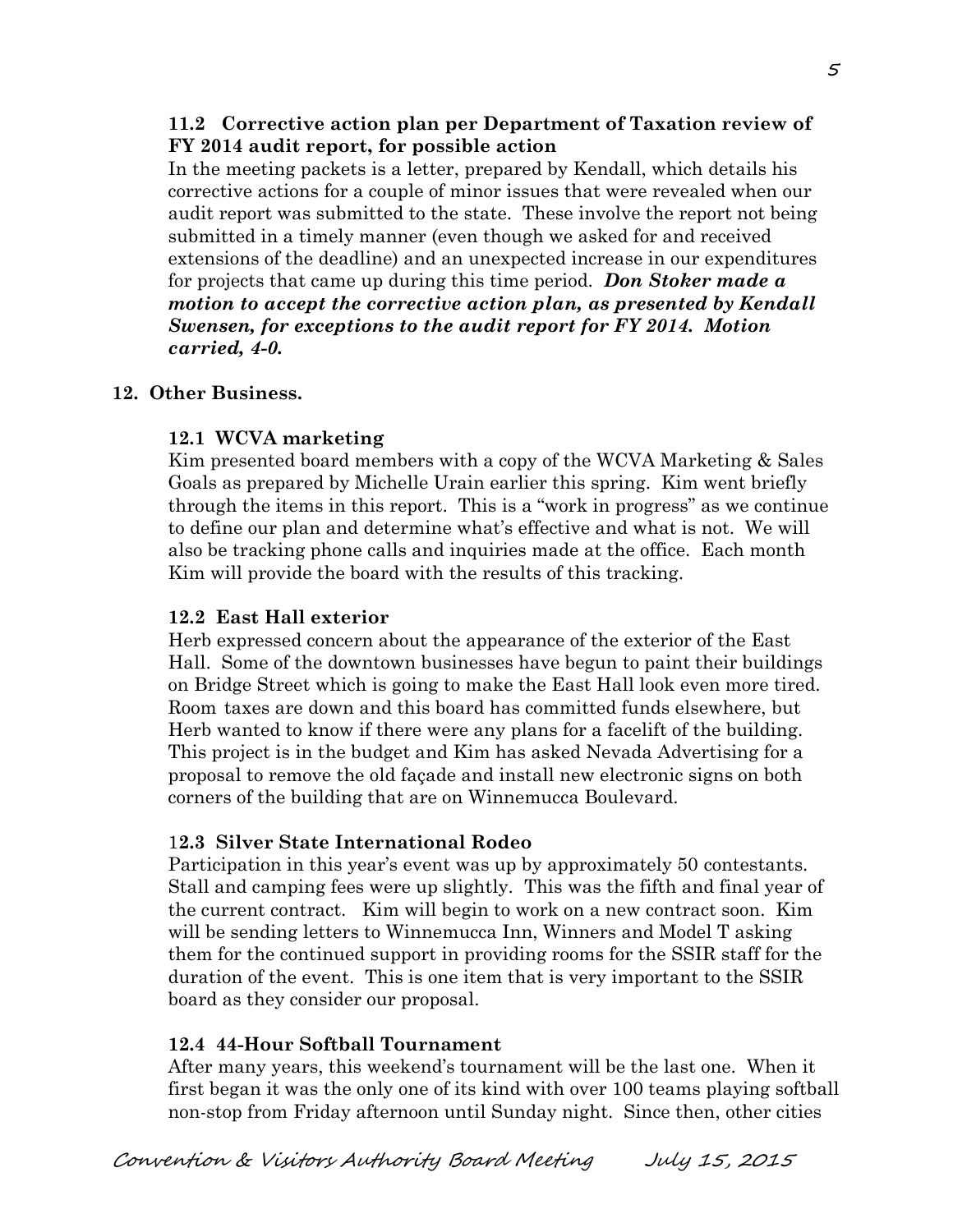have started their own and participation has been steadily declining each year. Don reported that this year's tournament will only have about 45 teams competing. It will be sad to see it end.

# **12.5 Run-A-Mucca citations**

After much discussion about the level of law enforcement in town during the Run-A-Mucca event in May, Bill has been collecting information on the number of citations issued compared to other weekends. He is still waiting for some data on the types of citations, but it seems that just the number of citations issued is approximately double of other weekends in May. The board would like Bill to continue to collect as much information as he can and then would like to meet with the police department to discuss this further.

## **12.6 Denio Junction Motel**

Georgia Perry, who is leasing the Denio property, went before the County Commissioners recently to let them know that she is currently renting motel rooms but the restaurant isn't open yet and there is still no gas available. She is working to make both of these services available soon. To date, our office has not received any room tax returns (which are sent to her each month) or our Operator's Application for Room Tax License that each property is required to complete and return every year.

# **13. Regular Business. Next Meeting. The Board confirmed the next regular meeting date of Wednesday, August 19, 2015, 4:00 pm.**

**14. Adjourn.** *Don Stoker made a motion to adjourn this meeting. Motion carried, 4-0.* The meeting was adjourned at 5:00 pm to the next regular meeting, or to the earlier call of the Chairman or to the call of any three (3) members of the Board on three (3) working days notice.

Respectfully submitted,

Shelly Noble